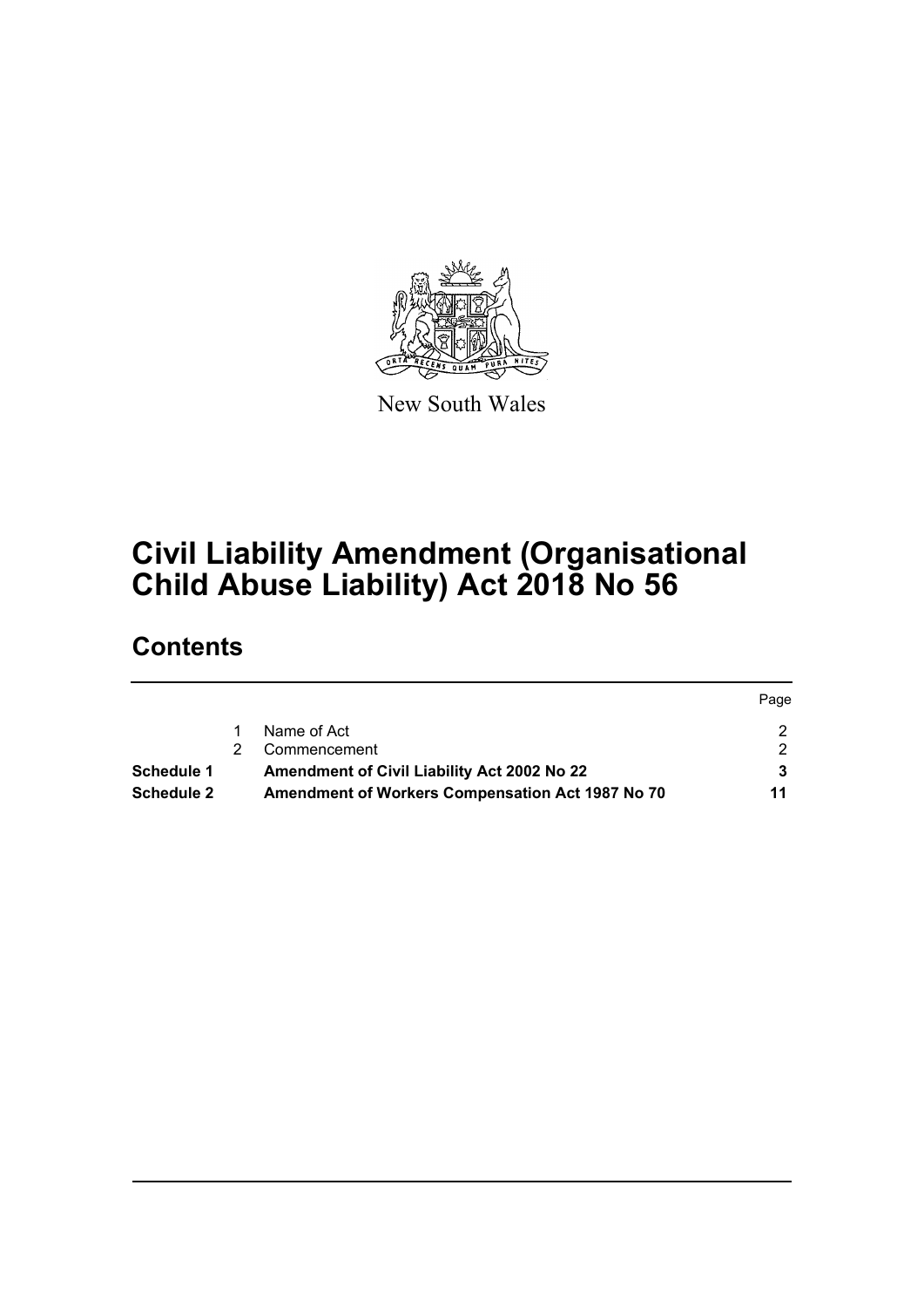

New South Wales

# **Civil Liability Amendment (Organisational Child Abuse Liability) Act 2018 No 56**

Act No 56, 2018

An Act to amend the *Civil Liability Act 2002* to make organisations liable in certain circumstances for child abuse perpetrated by persons associated with the organisation and vicariously liable for child abuse perpetrated by employees and persons akin to employees and to permit plaintiffs to bring civil child abuse proceedings against unincorporated organisations. [Assented to 26 October 2018]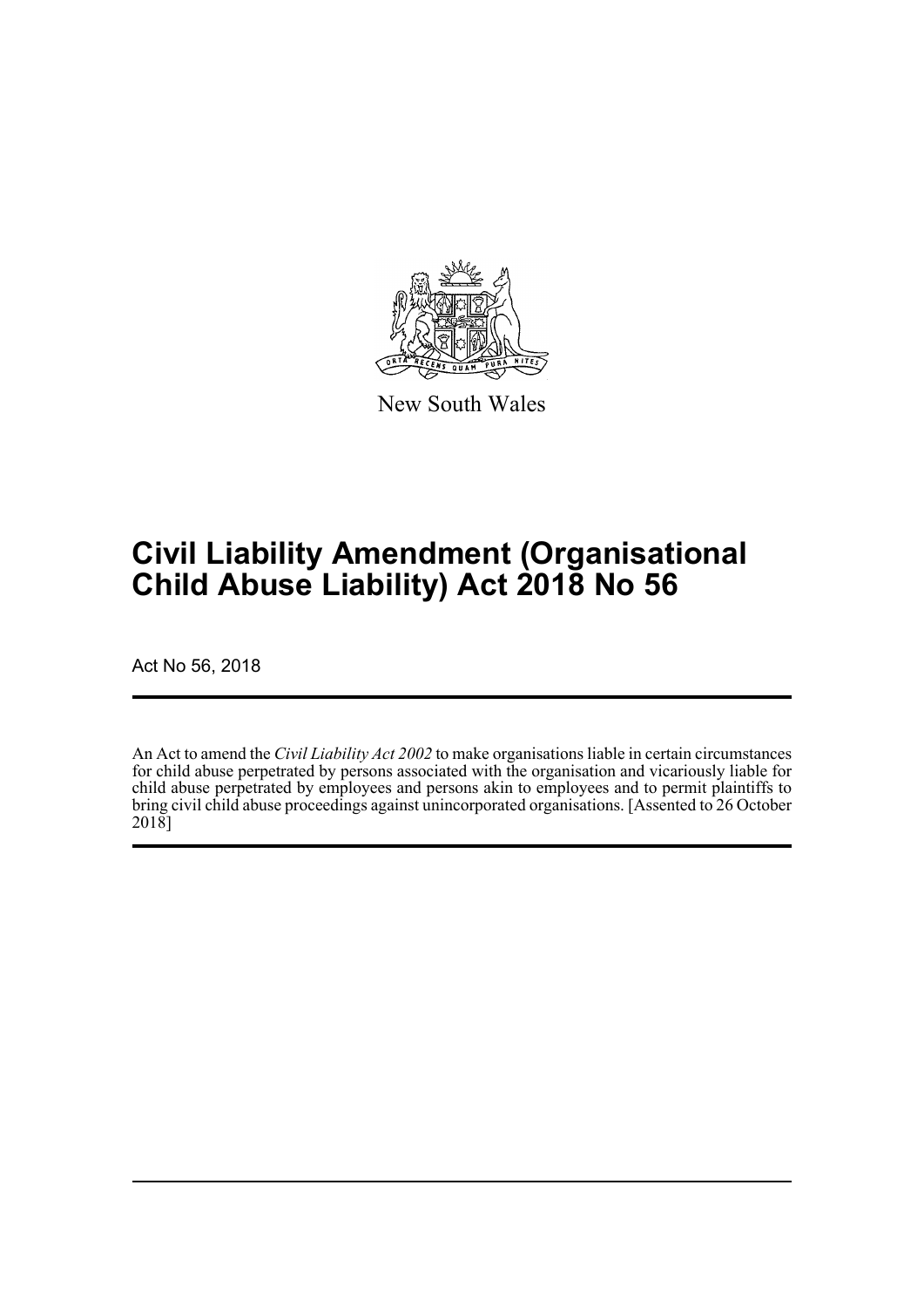Civil Liability Amendment (Organisational Child Abuse Liability) Act 2018 No 56 [NSW]

#### <span id="page-2-0"></span>**The Legislature of New South Wales enacts:**

#### **1 Name of Act**

This Act is the *Civil Liability Amendment (Organisational Child Abuse Liability) Act 2018*.

## <span id="page-2-1"></span>**2 Commencement**

- (1) This Act commences on the date of assent to this Act except as provided by subsection (2).
- (2) Schedule 1 [4], to the extent that it inserts Division 4 of Part 1B, commences on a day or days to be appointed by proclamation.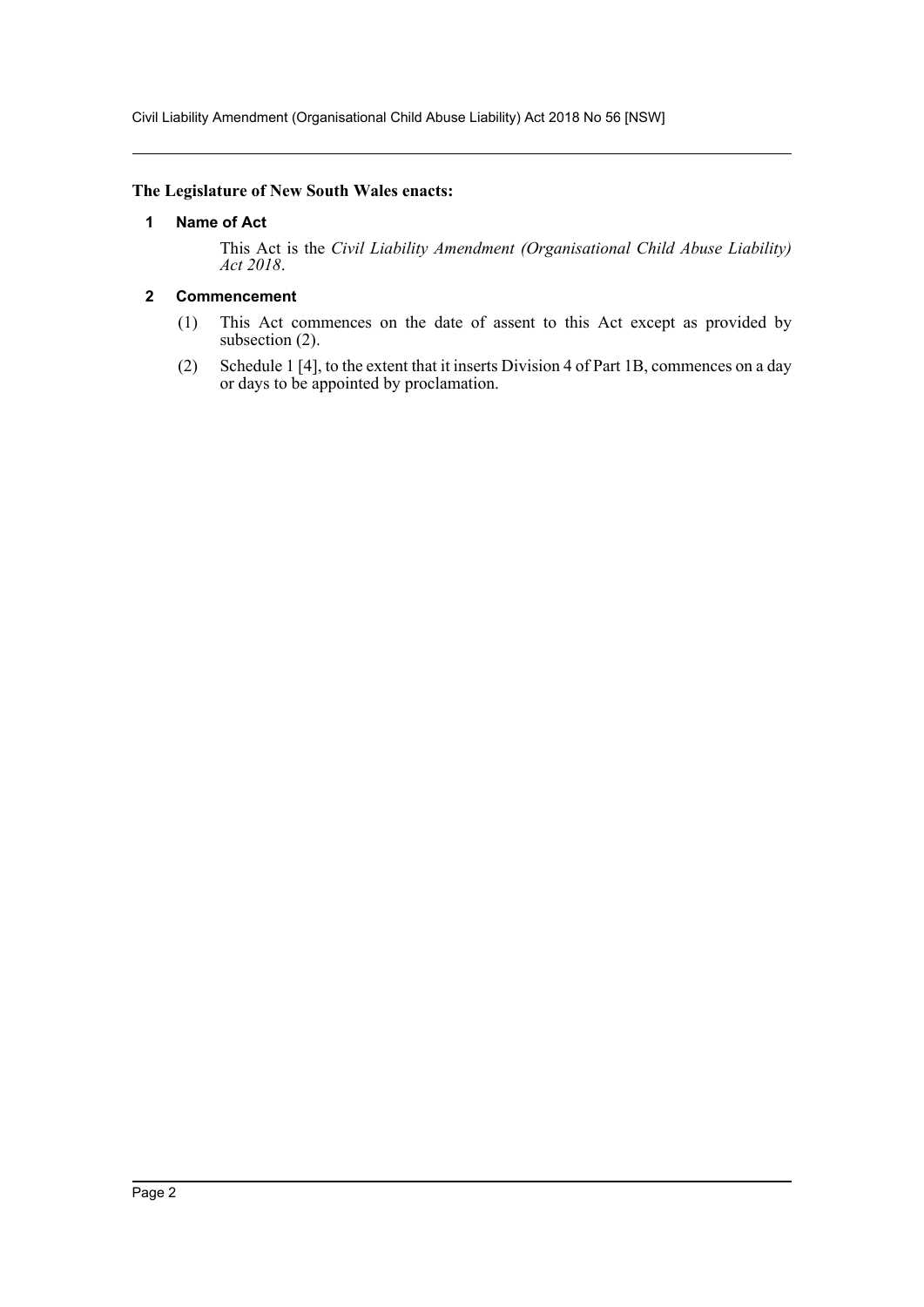# <span id="page-3-0"></span>**Schedule 1 Amendment of Civil Liability Act 2002 No 22**

#### **[1] Section 3B Civil liability excluded from Act**

Insert before section 3B (1) (a) (i):

(ia) Part 1B (Child abuse—liability of organisations), and

#### **[2] Section 3B (1) (f)**

Insert "(other than Part 1B)" after "the whole Act".

#### **[3] Section 3B (1) (f), note**

Insert after section 3B (1) (f):

**Note.** Section 151E (2A) of the *Workers Compensation Act 1987* provides that Division 3 of Part 5 of that Act does not apply to an award of damages that arises from abuse against a child (whether arising under Part 1B of this Act or the common law).

#### **[4] Part 1B**

Insert after Part 1A:

# **Part 1B Child abuse—liability of organisations**

## **Division 1 Preliminary**

#### **6A Definitions**

In this Part:

*child* means a person under the age of 18 years.

*function* includes a power, authority or duty, and *exercise* a function includes perform a duty.

*organisation* means any organisation, whether incorporated or not, and includes a public sector body but does not include the State.

*public sector body* means the following:

- (a) a government sector agency within the meaning of the *Government Sector Employment Act 2013*,
- (b) a service of the Crown in which persons excluded from the *Government Sector Employment Act 2013* by section 5 of that Act are employed,
- (c) a statutory body representing the Crown that is authorised by legislation to employ staff,
- (d) a statutory body representing the Crown that at any time received funding from the State for a public purpose,
- (e) a body (however described) that has been superseded by a body listed in paragraphs (a)–(d),
- (f) a body (however described) of a kind referred to in paragraphs  $(a)$ –(d) that has been abolished.

#### **6B Application of Part**

- (1) Nothing in section 5Q or Part 2A or 5 protects a person from civil liability arising under this Part or places any restriction or limitation on an award of damages made pursuant to this Part.
- (2) A person is not prevented from seeking compensation under Divisions 2 and 3 in respect of the same child abuse but in such a case, an award of damages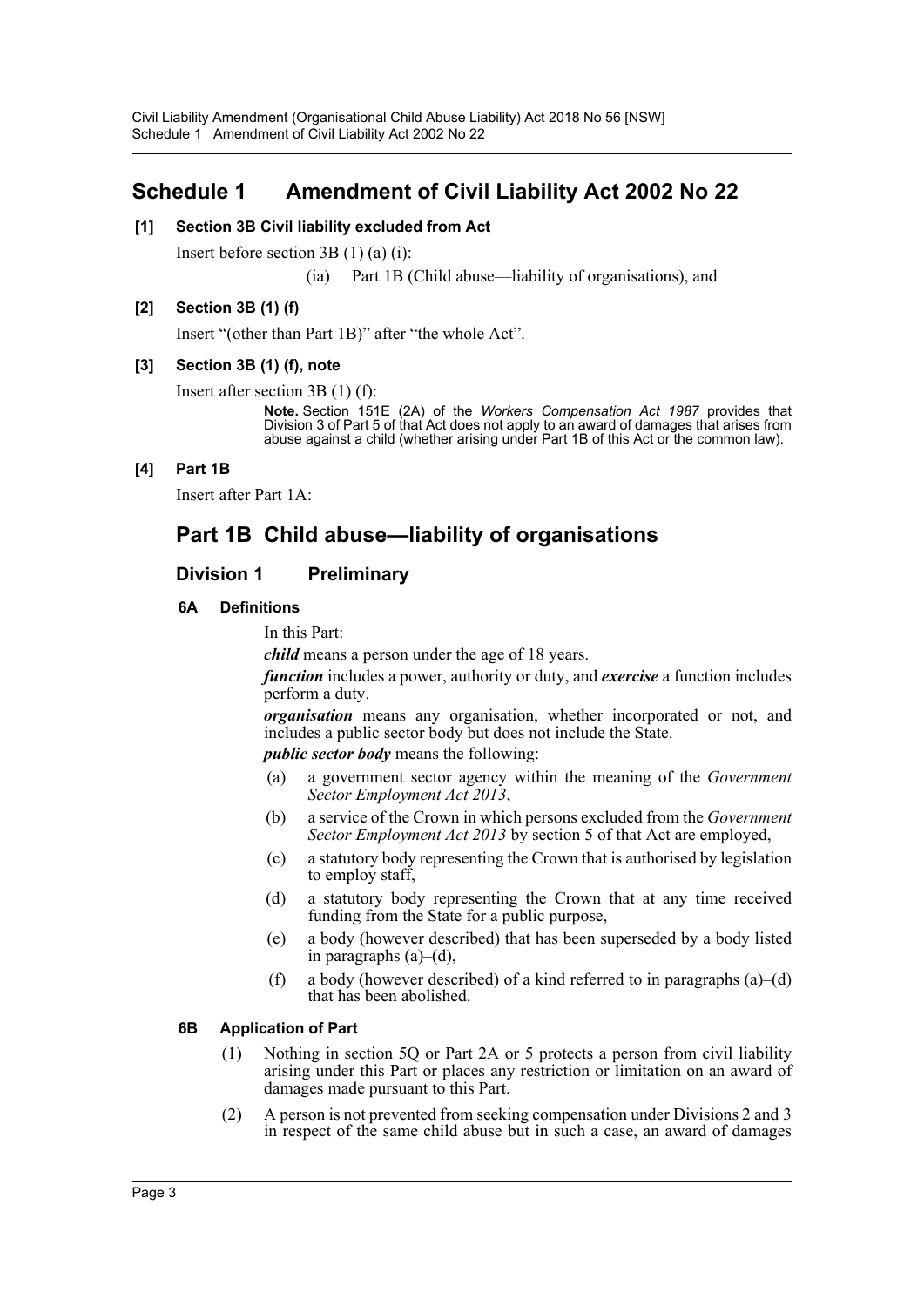under either of those Divisions must take into account any award already made under the other Division.

#### **6C Successor organisations**

An organisation and any successor of that organisation are, for the purposes of this Part, taken to be the same organisation.

## **Division 2 Duty of organisations to prevent child abuse**

#### **6D Organisations that are responsible for a child**

#### In this Division:

- (a) an organisation is *responsible* for a child if it (including any part of it) exercises care, supervision or authority over the child (or purports to do so or is obliged by law to do so), and
- (b) if an organisation (including any part of it) delegates the exercise of care, supervision or authority over a child to another organisation (in whole or in part), each organisation is *responsible* for the child.

#### **6E Individuals who are associated with organisations**

- (1) In this Division, an *individual* associated with an organisation without limitation includes an individual who is an office holder, officer, employee, owner, volunteer or contractor of the organisation and also includes the following:
	- (a) if the organisation is a religious organisation—a religious leader (such as a priest or a minister) or member of the personnel of the organisation,
	- (b) if the organisation or part of the organisation is a designated agency within the meaning of the *Children and Young Persons (Care and Protection) Act 1998*—an individual authorised by the designated agency (under that Act) as an authorised carer,
	- (c) an individual, or an individual belonging to a class of individuals, prescribed by the regulations.
- (2) An individual is not associated with an organisation solely because the organisation wholly or partly funds or regulates another organisation.
- (3) An individual associated with an organisation to which the exercise of care, supervision or authority over a child has been delegated, in whole or in part, is also taken to be an individual associated with the organisation from which the exercise of care, supervision or authority was delegated.

#### **6F Liability of organisation for child abuse by associated individuals**

- (1) This section imposes a duty of care that forms part of a cause of action in negligence.
- (2) An organisation that has responsibility for a child must take reasonable precautions to prevent an individual associated with the organisation from perpetrating child abuse of the child in connection with the organisation's responsibility for the child.
- (3) In proceedings against an organisation involving a breach of the duty of care imposed by this section, the organisation is presumed to have breached its duty if the plaintiff establishes that an individual associated with the organisation perpetrated the child abuse in connection with the organisation's responsibility for the child, unless the organisation establishes that it took reasonable precautions to prevent the child abuse.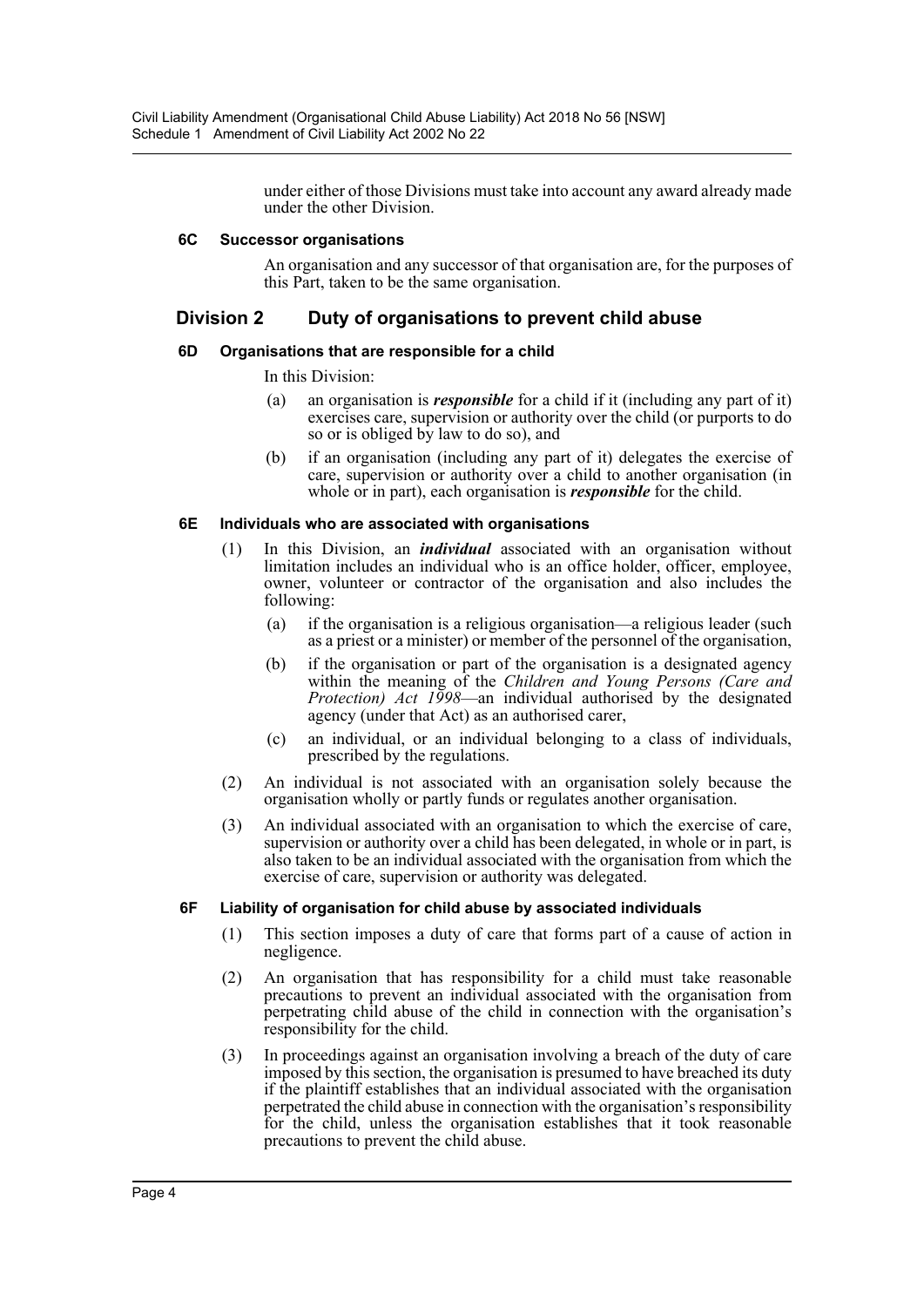- (4) In determining, for the purposes of this section, whether an organisation took reasonable precautions to prevent child abuse, a court may take into account any of the following:
	- (a) the nature of the organisation,
	- (b) the resources reasonably available to the organisation,
	- (c) the relationship between the organisation and the child,
	- (d) whether the organisation has delegated in whole or in part the exercise of care, supervision or authority over a child to another organisation,
	- (e) the role in the organisation of the individual who perpetrated the child abuse,
	- (f) the level of control the organisation had over the individual who perpetrated the child abuse,
	- (g) whether the organisation complied with any applicable standards (however described) in respect of child safety,
	- (h) any matter prescribed by the regulations,
	- (i) any other matter the court considers relevant.
- (5) In this section:

*child abuse*, of a child, means sexual abuse or physical abuse of the child but does not include an act that is lawful at the time it takes place.

# **Division 3 Vicarious liability of organisations**

#### **6G Employees include persons exercising functions akin to employees**

- (1) In this Division: *employee* of an organisation includes an individual who is akin to an employee of the organisation.
- (2) An individual is *akin to an employee* of an organisation if the individual carries out activities as an integral part of the activities carried on by the organisation and does so for the benefit of the organisation.
- (3) However, an individual is not *akin to an employee* if:
	- (a) the activities are carried out for a recognisably independent business of the individual or of another person or organisation, or
	- (b) the activities carried on by the individual are the activities of an authorised carer carried on in the individual's capacity as an authorised carer.
- (4) The regulations may, despite subsections (2) and (3), prescribe circumstances in which an individual will be akin to an employee or not akin to an employee.
- (5) In this section:

*authorised carer* means a person who is an authorised carer within the meaning of the *Children and Young Persons (Care and Protection) Act 1998* other than a person who is an authorised carer only because the person is the principal officer of a designated agency.

## **6H Organisations vicariously liable for child abuse perpetrated by employees**

(1) An organisation is vicariously liable for child abuse perpetrated against a child by an employee of the organisation if: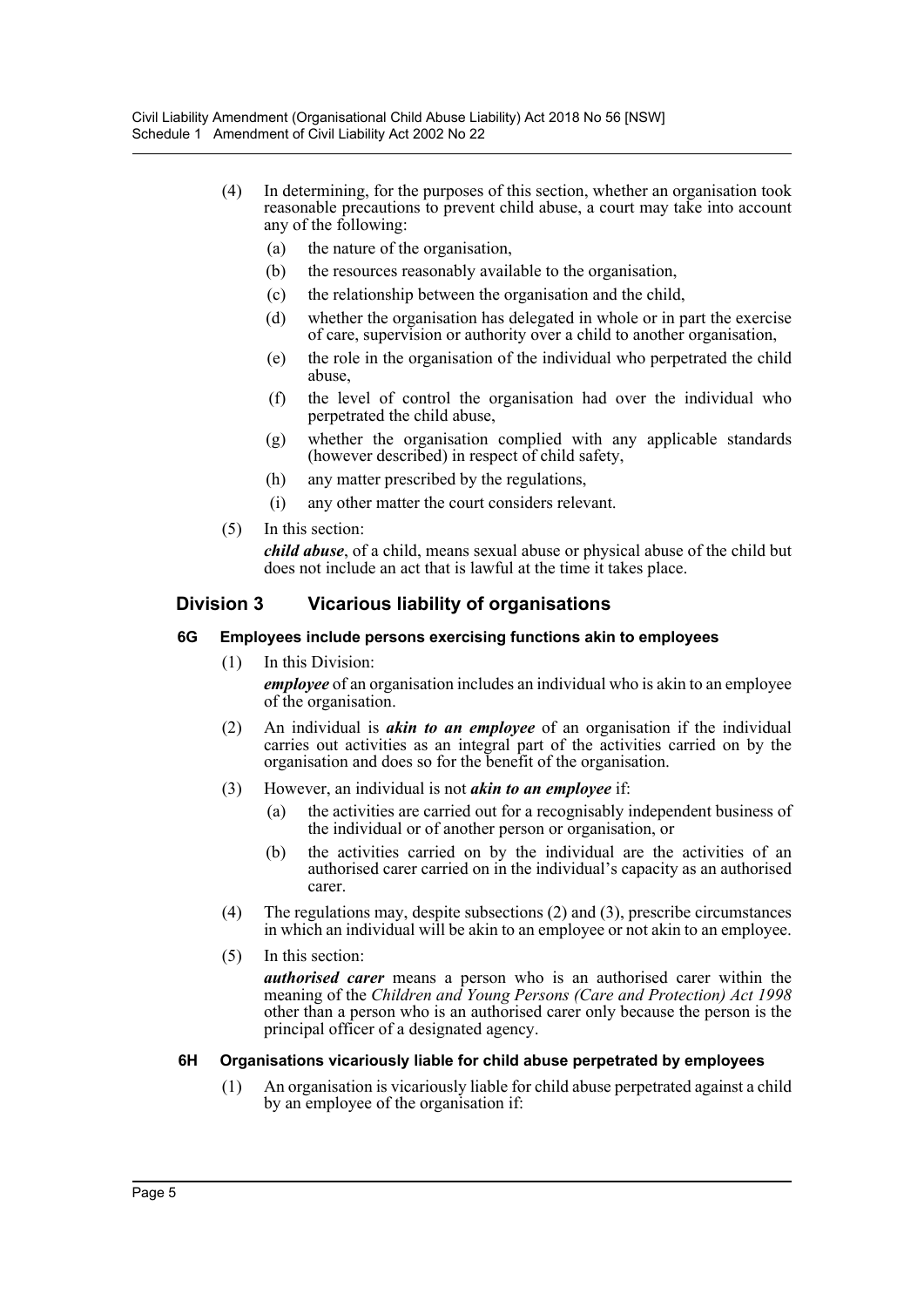- (a) the apparent performance by the employee of a role in which the organisation placed the employee supplies the occasion for the perpetration of the child abuse by the employee, and
- (b) the employee takes advantage of that occasion to perpetrate the child abuse on the child.
- (2) In determining if the apparent performance by the employee of a role in which the organisation placed the employee supplied the occasion for the perpetration of child abuse on a child, a court is to take into account whether the organisation placed the employee in a position in which the employee has one or more of the following:
	- (a) authority, power or control over the child,
	- (b) the trust of the child,
	- (c) the ability to achieve intimacy with the child.
- (3) This section does not affect, and is in addition to, the common law as it applies with respect to vicarious liability.
- (4) In this section:

*child abuse* means sexual abuse or physical abuse perpetrated against a child but does not include any act that is lawful at the time that it takes place.

#### **Division 4 Proceedings against unincorporated organisations**

#### **6I Objects of Division**

The objects of this Division are:

- (a) to enable child abuse proceedings to be brought against unincorporated organisations, and
- (b) to enable an organisation to pay liabilities arising from child abuse proceedings from the assets of an associated trust in certain circumstances.

#### **6J Definitions**

In this Division:

*associated trust*—see section 6N (3).

*child abuse proceedings* means proceedings for a civil claim arising from abuse (including sexual abuse) against a child, whether arising under this Part or the common law.

*entity* includes the trustees of a trust.

*legal personality*, in respect of an organisation, means the organisation is incorporated and capable of being sued and found liable.

*management member* of an unincorporated organisation means:

- (a) a member of any management committee of the organisation, or
- (b) if the organisation does not have a management committee, a person who is concerned with, or takes part in, the management of the organisation, regardless of the person's title or position.

*suitable proper defendant*—see section 6M.

*unincorporated organisation* means an organisation that is not incorporated.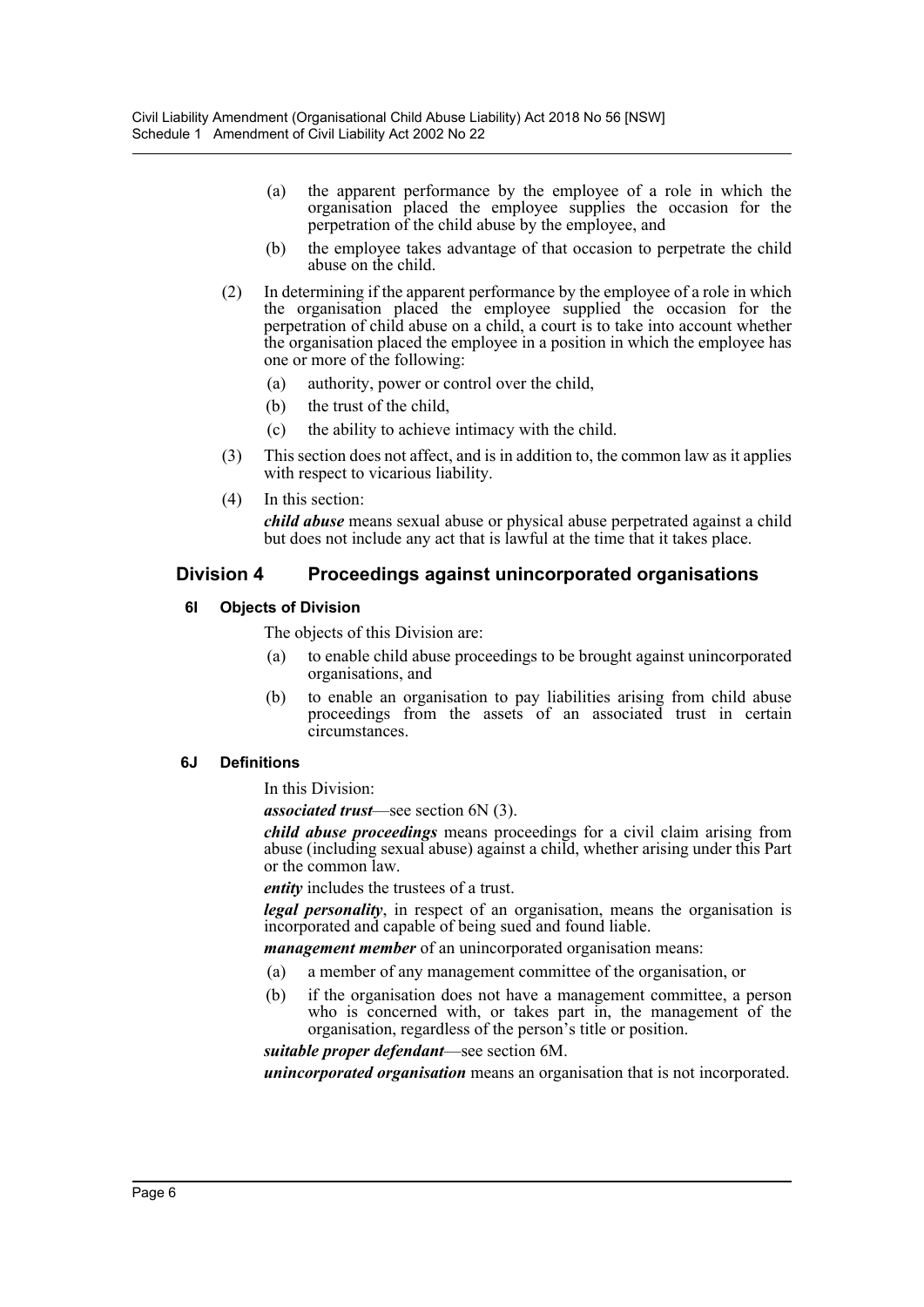#### **6K Child abuse proceedings may be commenced against unincorporated organisation**

- (1) Child abuse proceedings may be commenced or continue against an unincorporated organisation in the name of the organisation or in a name reasonably sufficient to identify the organisation as if the organisation had legal personality.
- (2) For the purposes of this Division, a function that may be exercised by an unincorporated organisation may be exercised by a management member of the organisation.
- (3) A court may make the orders and directions it sees fit for the purposes of this Division, in particular to further the objects of this Division.
- (4) Without limiting subsection (3), a court may direct one or more management members of an unincorporated organisation to exercise a specified function of the organisation under this Division.

#### **6L Unincorporated organisation may appoint proper defendant**

- (1) An unincorporated organisation may, with the consent of an entity, appoint the entity as a proper defendant for the organisation at any time.
- (2) An appointment is to be made in accordance with the *Uniform Civil Procedure Rules 2005*.
- (3) However, if the unincorporated organisation is a public sector body, the State is taken to be appointed as the proper defendant.

#### **6M Entities suitable to be appointed as proper defendant**

For the purposes of this Division, an entity is suitable to be appointed as a proper defendant for an organisation if:

- (a) the entity is able to be sued in this State, and
- (b) the entity (or, if the entity is a trustee of a trust, the trust) has sufficient assets in this State to satisfy any judgment or order that may arise out of child abuse proceedings against the unincorporated organisation.

## **6N Court may appoint proper defendant**

- (1) This section applies if:
	- (a) child abuse proceedings are commenced against an unincorporated organisation and no suitable proper defendant is appointed for the organisation by the end of 120 days after the unincorporated organisation (or a management member of the unincorporated organisation) is served with notice of the commencement of the proceedings, or
	- (b) after that time, the proper defendant appointed ceases to be a suitable proper defendant.
- (2) The court in which the child abuse proceedings are commenced may, on the application of the plaintiff, appoint the trustees of one or more of the following trusts if the trustees are suitable to be appointed as a proper defendant for the organisation:
	- (a) an associated trust of the organisation,
	- (b) a trust that was formerly an associated trust of the organisation if the court considers that the trust ceased to be an associated trust in an attempt to avoid trust property being applied to satisfy any liability that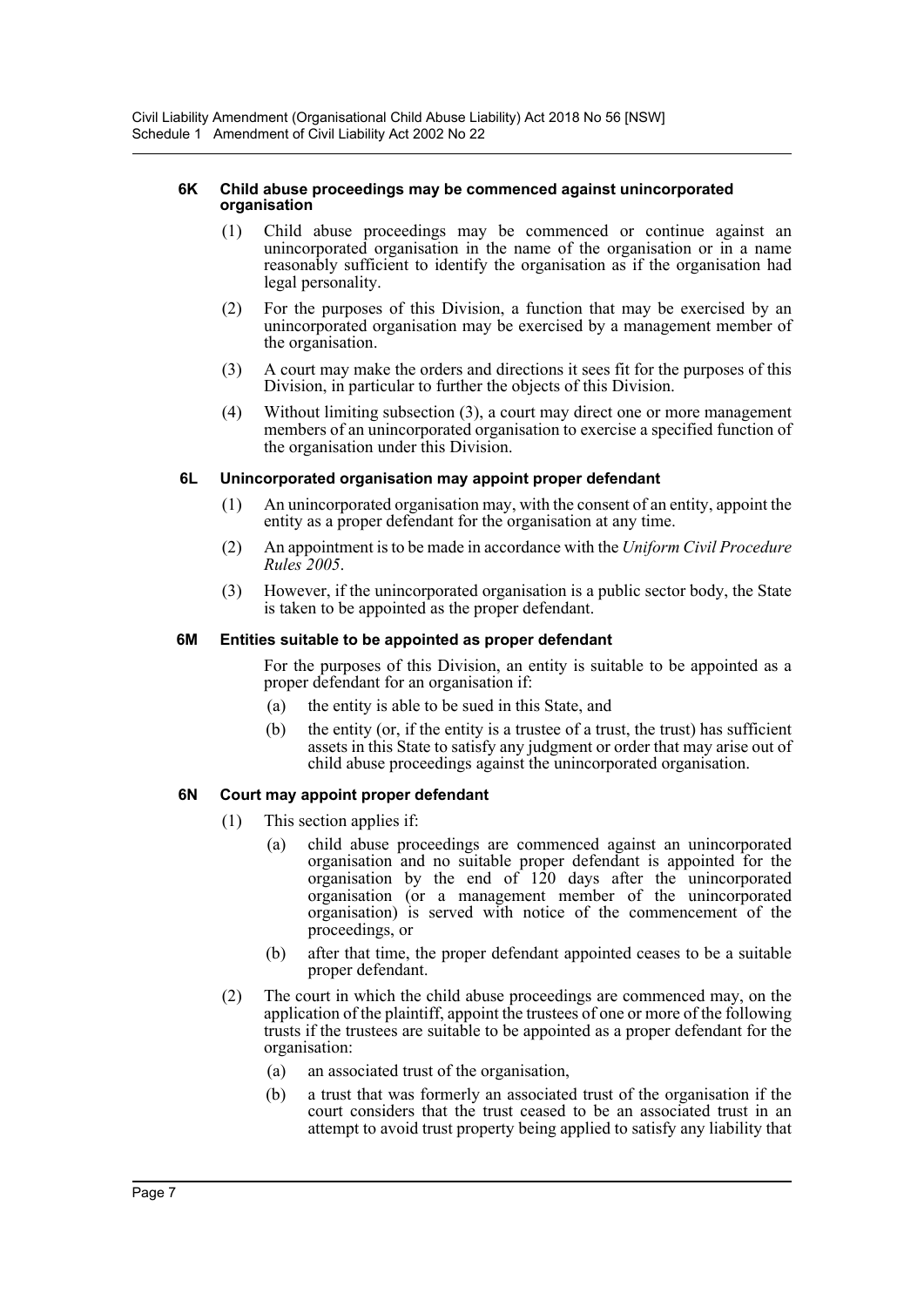may be incurred in child abuse proceedings and it would be unjust not to appoint the trustees of the trust.

- (3) A trust is an *associated trust* of an unincorporated organisation, for the purposes of this Division, if one or more of the following apply:
	- (a) the organisation has, either directly or indirectly, the power to control the application of the income, or the distribution of the property, of the trust,
	- (b) the organisation has the power to obtain the beneficial enjoyment of the property or income of the trust with or without the consent of another entity,
	- (c) the organisation has, either directly or indirectly, the power to appoint or remove the trustee or trustees of the trust,
	- (d) the organisation has, either directly or indirectly, the power to appoint or remove beneficiaries of the trust,
	- (e) the trustee of the trust is accustomed or under an obligation, whether formal or informal, to act according to the directions, instructions or wishes of the organisation,
	- (f) the organisation has, either directly or indirectly, the power to determine the outcome of any other decisions about the trust's operations,
	- (g) a member of the organisation or a management member of the organisation has, under the trust deed applicable to the trust, a power of a kind referred to in paragraphs  $(a)$ – $(\hat{f})$  but only if the trust has been established or used for the activities of the organisation or for the benefit of the organisation.
- (4) On the making of an application by a plaintiff under this section, the unincorporated organisation must, within 28 days after the application is made, identify to the court any associated trusts of the organisation, including by identifying the financial capacity of those trusts.

#### **6O Effect of appointment of proper defendant**

On the appointment of a proper defendant for an unincorporated organisation:

- (a) the proper defendant is taken to be the defendant in the child abuse proceedings against the organisation on behalf of the organisation and is responsible for conducting the proceedings as the defendant, and
- (b) anything done by the unincorporated organisation is taken to have been done by the proper defendant and a duty or obligation of the unincorporated organisation in relation to the proceedings is a duty or obligation owed by the proper defendant, and
- (c) the unincorporated organisation must continue to participate in the child abuse proceedings and a court may make orders or directions in respect of the organisation as if the organisation had legal personality, and
- (d) a court may make substantive findings in the child abuse proceedings against an unincorporated organisation as if the organisation had legal personality, and
- (e) the proper defendant incurs any liability from the claim in the proceedings on behalf of the organisation that the organisation would have incurred if the organisation had legal personality (including any costs awarded), and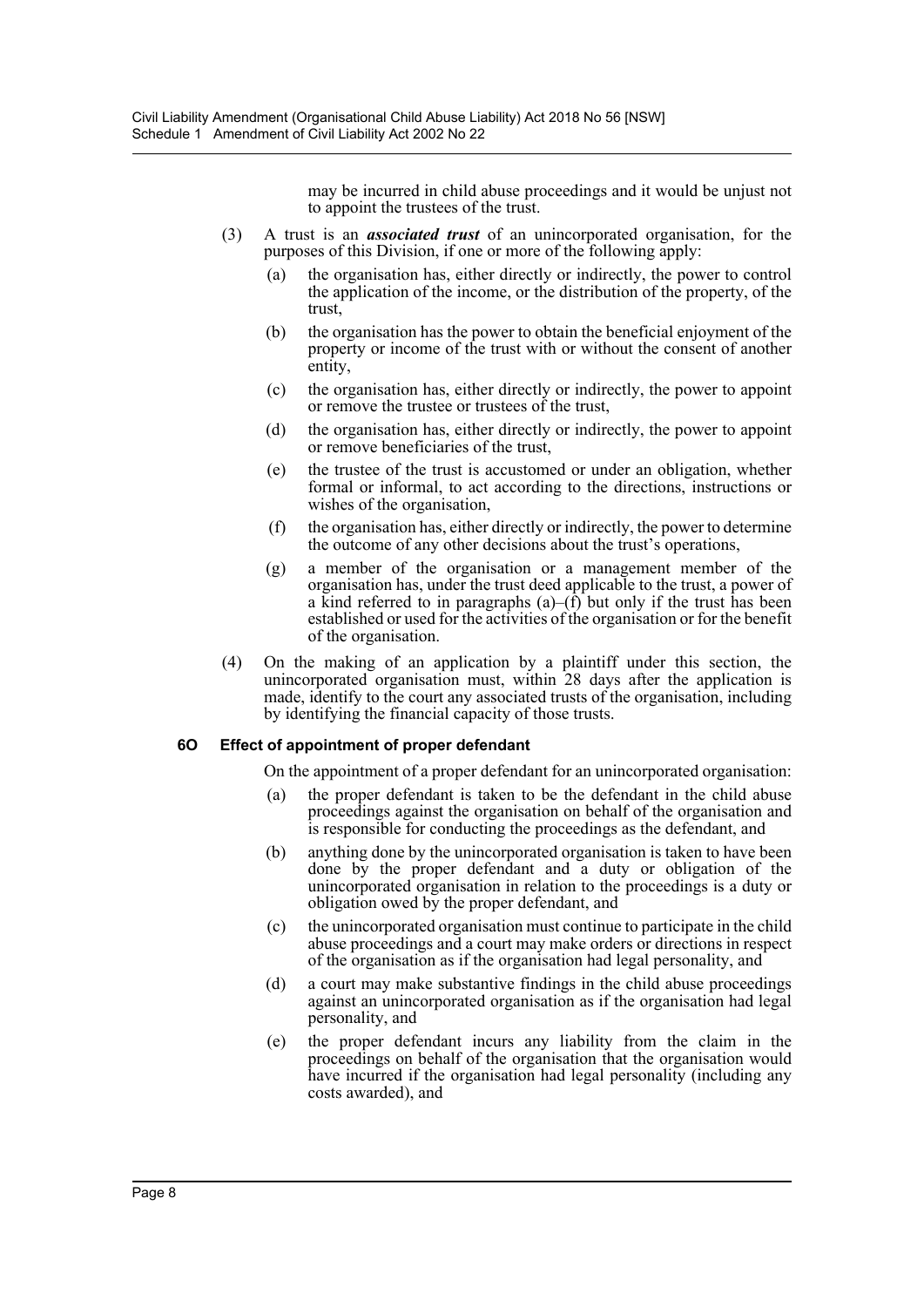- (f) the proper defendant may rely on any defence or immunity that would be available to the organisation as a defendant in the proceedings if the organisation had legal personality, and
- (g) any right of the unincorporated organisation to be indemnified (including under a policy of insurance) in respect of damages awarded in a claim in child abuse proceedings extends to, and indemnifies, the proper defendant, and
- (h) if more than one proper defendant is appointed, the proper defendants must file a single defence and proceed as a single defendant.

#### **6P Special provisions applying when trustees of associated trust appointed**

- (1) Despite any Act or other law or instrument (including any trust deed), the trustees of an associated trust of an unincorporated organisation may do one or more of the following:
	- (a) consent to be appointed by the organisation as a proper defendant,
	- (b) supply any information about the trust that may be required under this Division, including identifying the financial capacity of the trust,
	- (c) apply trust property to satisfy any liability incurred by the trustee as a proper defendant in child abuse proceedings.
- (2) Liability of a trustee of an associated trust incurred by the trustee as a proper defendant in child abuse proceedings is limited to the value of the trust property.
- (3) The satisfaction of any liability incurred by a trustee of an associated trust as a proper defendant in child abuse proceedings is a proper expense for which the trustee may be indemnified out of the trust property, irrespective of any limitation on any right of indemnity a trustee may have.
- (4) A trustee of an associated trust is not liable for a breach of trust only because of doing anything authorised by this section.
- (5) The provisions of this section are declared to be Corporations legislation displacement provisions for the purposes of section 5G of the *Corporations Act 2001* of the Commonwealth in relation to the provisions of the Corporations legislation generally.

**Note.** Section 5G of the *Corporations Act 2001* of the Commonwealth enables a State to displace the operation of the provisions of the Corporations legislation of the Commonwealth in favour of provisions of State laws that are declared under State law to be Corporations legislation displacement provisions for the purposes of that section. See, in particular, section 5G (4) and (11) of the *Corporations Act 2001* of the Commonwealth in relation to the displacement effected by this section.

(6) In this section:

*liability* incurred by the trustee as a proper defendant in child abuse proceedings includes any unpaid judgment debt arising from the proceedings, any amount paid in settlement of the proceedings and any costs associated with the proceedings.

# **Division 5 Rules**

## **6Q Rules of court**

(1) The Uniform Rules Committee under the *Civil Procedure Act 2005* may make rules, not inconsistent with this Part, for or with respect to any matter that by this Part is required or permitted to be prescribed by rules or that is necessary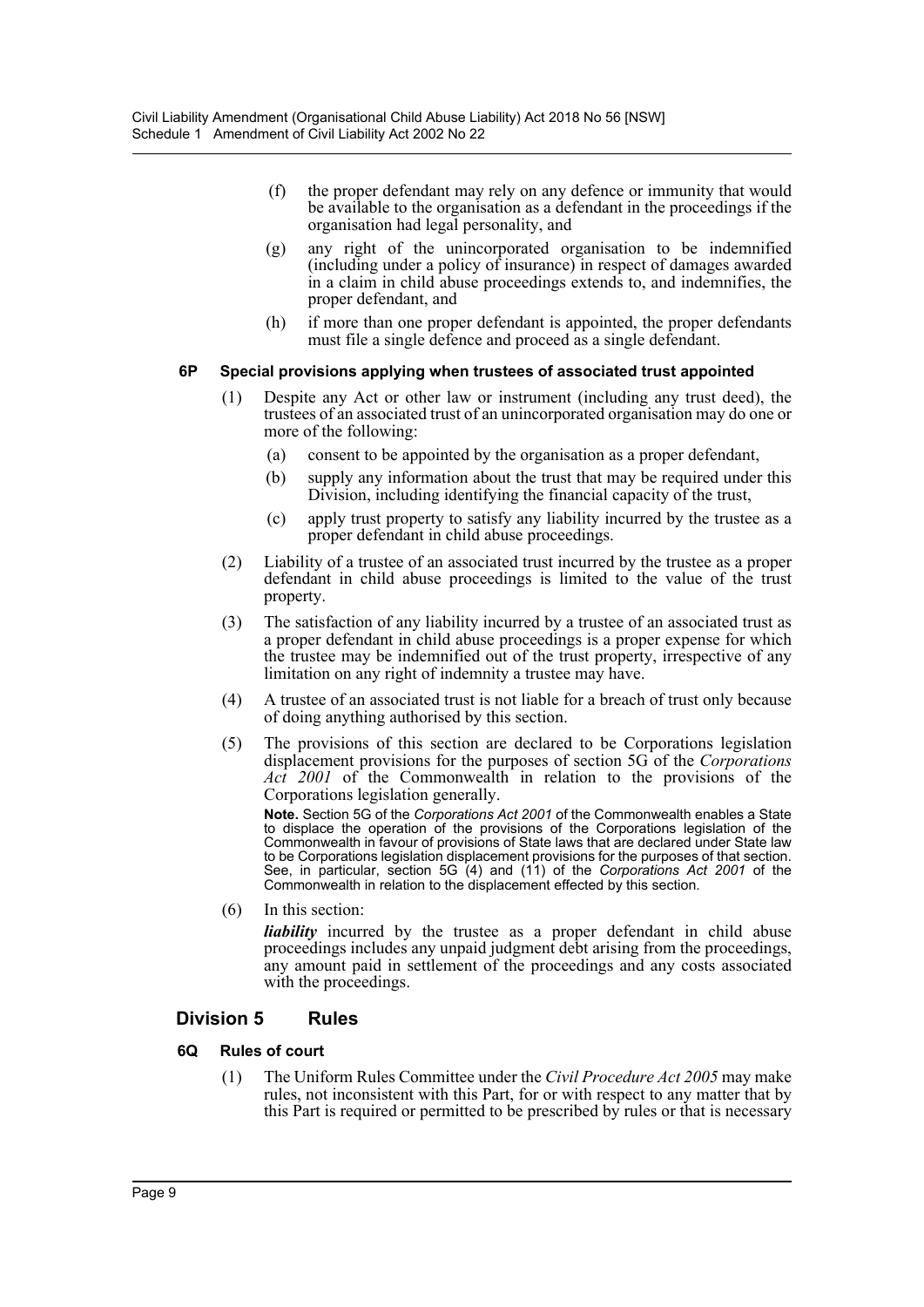or convenient to be prescribed by rules for carrying out or giving effect to this Part.

- (2) In particular, the rules may make provision for or with respect to the following matters:
	- (a) the practice and procedure to be followed in respect of proceedings under this Part and any matters incidental to or relating to that practice and procedure,
	- (b) the protection of the privacy of plaintiffs,
	- (c) the duties of registrars and other officers of a court in relation to or for the purpose of the operation of this Part,
	- (d) the forms to be used in connection with the operation of this Part.
- (3) Rules made by the Uniform Rules Committee for the purposes of this Part are to form part of the rules made by that Committee under the *Civil Procedure Act 2005*.

#### **[5] Schedule 1 Savings and transitional provisions**

Insert at the end of clause 1 (1):

any Act that amends this Act

#### **[6] Schedule 1**

Insert at the end of the Schedule, with appropriate Part and clause numbering:

# **Part Provisions consequent on enactment of Civil Liability Amendment (Organisational Child Abuse Liability) Act 2018**

#### **Definition**

In this Part:

*amending Act* means the *Civil Liability Amendment (Organisational Child Abuse Liability) Act 2018*.

#### **Liability of organisation for child abuse by associated individuals**

Section 6F, as inserted by the amending Act, applies only in respect of child abuse perpetrated after the commencement of that section.

#### **Organisations vicariously liable for child abuse perpetrated by employees**

Section 6H, as inserted by the amending Act, applies only in respect of child abuse perpetrated after the commencement of that section.

#### **Proper defendant**

Division 4 of Part 1B of this Act extends to child abuse proceedings in respect of abuse perpetrated before the commencement of that Division.